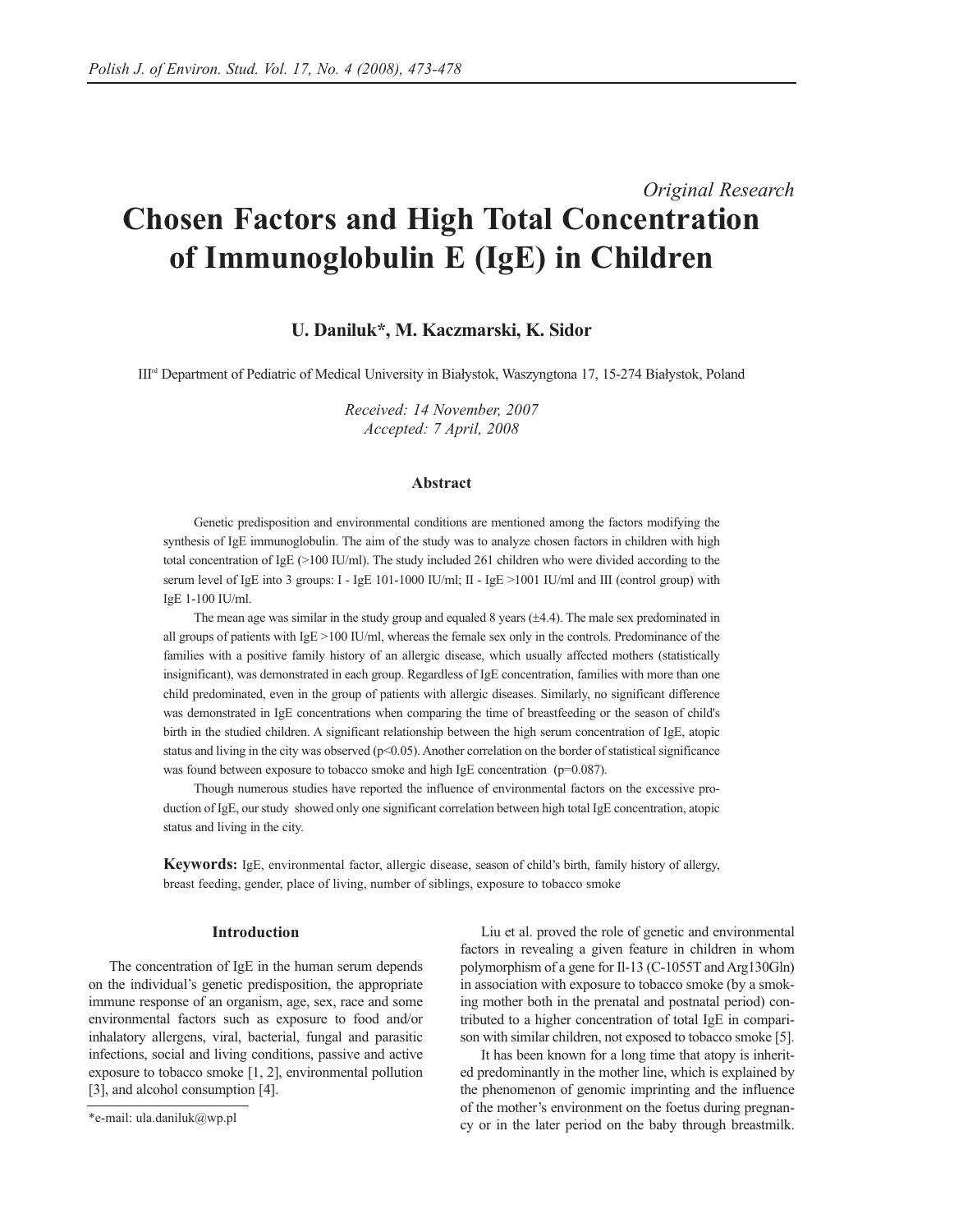A positive correlation has been found several times between the increased concentration of IgE in the cord blood and the presence of atopy in the mother [6, 7]. The importance of the diet used by a mother during pregnancy and in the first months of the baby's life has been the subject of many disputes, because the method of feeding is one environmental factor we can modify.

Interestingly, a low percentage of atopic diseases have been observed in underdeveloped countries with a low social and living status and a high risk of parasitic and infectious diseases, despite high serum concentrations of IgE in infected patients [8, 9]. Similar observations concern the population living in one country, but in the differentlydeveloped industrial regions, or living in the city or in the country [10, 11]. Allergic disorders are also less frequently observed in families with many children. Matricardi et al., found that exposure to microbes transmitted via the alimentary way, such as HAV, Toxoplasma gondii, or Helicobacter pylori, decreased the incidence of atopy, though it had no influence on IgE concentration [12].

According to the "hygiene theory" [13], the increased predisposition to the development of an allergy in children results from the excessive activity of lymphocytes Th2 (taking part in the regulation of IgE synthesis) with the insufficient stimulation of lymphocytes Th1, because of limited or decreased exposure to pathogenic microbes in early childhood.

This study was undertaken to examine the differences of the chosen factors (sex, season of child's birth, the place of living, the number of siblings, a positive family history of allergy, duration of breastfeeding, exposure to cigarette smoke in the group of children with moderately elevated (101-1000 IU/ml) and very high  $(>1001$  IU/ml) IgE levels compared with children with the normal serum concentration of IgE (<100 IU/ml).

#### **Patients and Methods**

The study included 215 children with high total serum concentration of IgE  $(> 100 \text{ IU/ml})$ , chosen from a group of 3400 patients who were diagnosed and/or treated due to different complaints in the IIIrd Department of Pediatrics or in our outpatient clinic of the Medical University of Białystok in 2003-04. The control group consisted of 46 patients with the normal total concentration of IgE with regard to age- -proper values and diagnosed because of different recurrent clinical symptoms at the same department.

The study was carried out dividing conventionally the group of 261 patients aged from 8 months to 18 years (mean age 8 years and 3 months) into 3 subgroups with regard to the value of IgE concentration (group I with moderately elevated IgE: 101-1000 IU/ml, group II with very high IgE >1001 IU/ml and group III with normal IgE 1-100 IU/ml), which is presented in Table 1. Total IgE concentration was determined at one-time in the blood serum by the fluoroenzymoimmunological method - FEIA (of Pharmacia & Upjohn Diagnostics AB firm) during hospitalization and/or after consulting a patient in the outpatient clinic.

Retrospective clinical analysis was carried out in the study group to find out the causes of the high total IgE concentration. The detailed family history was taken searching for allergic disorders such as asthma, hay fever or eczema and chosen environmental factors, probably influencing excessive IgE production. Allergic sensitization (atopic status) in the study children was defined as showing positive SPT (reaction size >3mm) or the specific IgE level above the detection limit  $(>0.35 \text{ kU/L})$  to at least one common aeroallergen and/or nutritional allergen. If it was necessary, the appropriate laboratory tests were performed, for example stool examination when parasitic infestation was suspected. The seasons of birth included spring (21 March-22 June), summer (23 June-22 September), autumn (23 September-22 December) and winter (23 December-20 March). For the purposes of this study, "city" means a large town with about 10,000 residents and "village"- a village with fewer residents. To evaluate the effect of breastfeeding on the concentration of IgE, we assumed that 6 months were the optimal period of exclusive breastfeeding of infants in our study.

For the analysis of relationships between the concentration of IgE and exposure to cigarette smoke, subjects of each group were categorized as those who lived with at least one smoking member of the family and those without any smokers at home.

Data were analyzed with the Statistical Package for Social Science programs (version 8.0; StatSoft Inc.). Differences concerning quality features were evaluated with the independence test  $\gamma^2$ . p<0.05 was considered statistically significant, qualifying to reject zero hypothesis.

## **Results**

Table 1 presents the description of subgroups including all examined factors. The participation of males was significant in all groups of patients with IgE >100 IU/ml; whereas females predominated in controls with IgE values below 100 IU/ml.

In the whole group, children born in autumn predominated ( $N = 78/261$ ; 29.8%). However, taking into consideration patients with an allergy - the most numerous group consisted of individuals born in summer (45/129; 34.9%).

Regardless of the IgE level, most of the children lived in the city. No relation was found between the incidence of parasite disorders in children with high concentrations of IgE and a different place of living (a city or village) (Table 2). But predominance of allergic diseases in the group with  $IgE > 101$  IU/ml and living in the city in comparison with the control group, was statistically significant ( $p$ <0.05) in our study (Table 2).

More than one child was found in the predominant number of families, even in the group of patients diagnosed with an allergic disease.

The percentage range of parents reporting the habit of cigarette smoking was almost the same in all groups. Any significant smoking-related effect was not observed even in the group of children with atopy. The positive relation on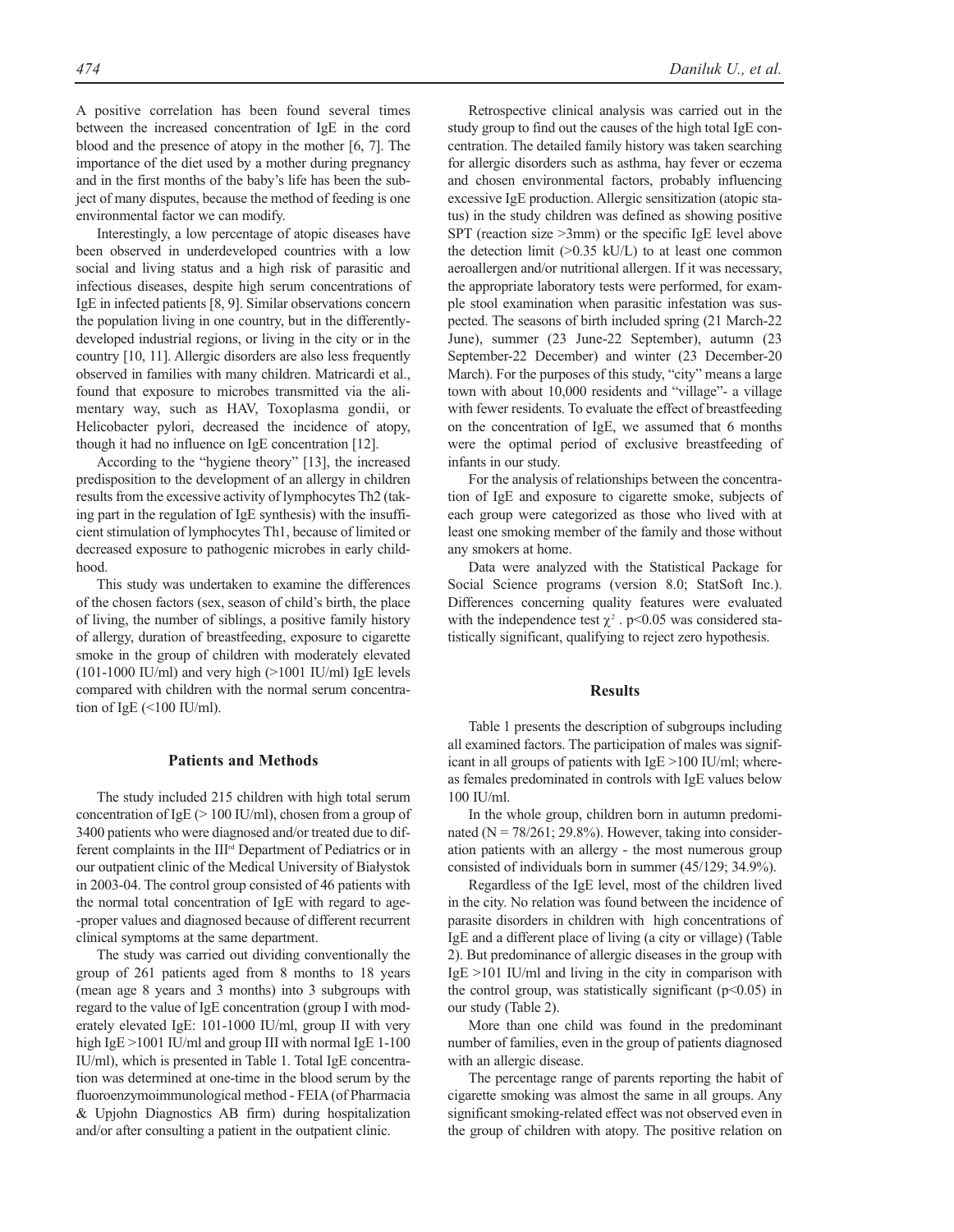| Chosen factors                              |                             | Range of total IgE concentration (IU/ml) No. of group |                   |                        |                    |  |  |
|---------------------------------------------|-----------------------------|-------------------------------------------------------|-------------------|------------------------|--------------------|--|--|
|                                             |                             | 101-1000<br>group I                                   | >1001<br>group II | $1 - 100$<br>group III | >101<br>group I+II |  |  |
| $N$ / $\%$                                  |                             | 120/46                                                | 95/36.4           | 46/17.6                | 215/82.4           |  |  |
| IgE concentration median                    |                             | 559                                                   | 1950              | 22                     | 900                |  |  |
| Age arithmetical mean $SD \pm$              |                             | $8 \pm 4.0$                                           | $8 + 4.7$         | $8.6 \pm 4.7$          | $8.3 \pm 4.4$      |  |  |
| Female sex N / %                            |                             | 49/40.8                                               | 35/36.8           | 26 / 56.5              | 85/39.6            |  |  |
| IgE concentration (median)                  |                             | 731                                                   | 1725              | 22                     | 886                |  |  |
| Male sex $N / \%$                           |                             | 71/59.2                                               | 60/63.2           | 20/43.4                | 131/60.4           |  |  |
| IgE concentration (median)                  |                             | 558                                                   | 2322              | 22.5                   | 929                |  |  |
| Season of child's birth<br>$(N\frac{9}{6})$ | Spring<br>$(21.III-22.VI)$  | 24/20.0                                               | 22/23.1           | 10/21.7                | 46/21.4            |  |  |
|                                             | Summer<br>$(23.VI-22.IX)$   | 32/26.7                                               | 25/26.3           | 12/26.1                | 57/26.5            |  |  |
|                                             | Autumn<br>$(23.IX-21.XII)$  | 40/33.3                                               | 24/25.3           | 14/30.4                | 64/29.8            |  |  |
|                                             | Winter<br>$(22.XII-20.III)$ | 24/20.0                                               | 24/25.3           | 10/21.7                | 48/22.3            |  |  |
| The place of living<br>$(N\frac{9}{6})$     | city                        | 79/65.8                                               | 62/65.3           | 31/67.4                | 141/65.5           |  |  |
|                                             | village                     | 41/34.2                                               | 33/34.7           | 15/32.6                | 74/34.5            |  |  |
| Exposure to tobacco<br>smoke $(N / \%)$     | Yes                         | 44/36.7                                               | 46/48.4           | 14/30.4                | 90/41.9            |  |  |
|                                             | N <sub>o</sub>              | 76/63.3                                               | 49/51.6           | 32/69.6                | 125/58.1           |  |  |
|                                             | $\mathbf{1}$                | 29/24.2                                               | 22/23.2           | 14/30.4                | 51/23.7            |  |  |
| Number of children in<br>the family $(N\%)$ | $\overline{2}$              | 50/41.7                                               | 34/35.8           | 22/47.9                | 84/39.1            |  |  |
|                                             | $\geq$ 3                    | 41/34.2                                               | 39/41.0           | 10/21.7                | 80/37.2            |  |  |
| Breastfeeding period                        |                             |                                                       |                   |                        |                    |  |  |
| All subjects $(N\frac{9}{6})$               | $> 6$ month                 | 67/58.3                                               | 54/58.0           | 25/54.35               | 121/58.2           |  |  |
|                                             | $< 6$ month                 | 48/41.7                                               | 39/41.9           | 21/45.65               | 87/41.8            |  |  |
| Allergy children (N/%)                      | $> 6$ month                 | 37/54.4                                               | 28/59.6           | 22/57.9                | 65/57.0            |  |  |
|                                             | $< 6$ month                 | 28/41.8                                               | 19/40.4           | 16/42.1                | 47/41.2            |  |  |
| The positive family history of allergy      |                             |                                                       |                   |                        |                    |  |  |
| Parents $(N\frac{9}{6})$                    |                             | 52/43.7                                               | 36/37.9           | 18/39.1                | 75/35.2            |  |  |
| Grandparents (N/%)                          |                             | 31/26.5                                               | 24/26.1           | 15/33.3                | 54/25.7            |  |  |
| Siblings (N/%)                              |                             | 34/35.4                                               | 26/34.2           | 14/36.8                | 59/34.3            |  |  |
| Allergy present in a family $(N\%)$         |                             | 73/66.4                                               | 57/67.1           | 28/63.6                | 127/59.1           |  |  |
| Subject with atopic status $(N\%)$          |                             | $67/55.8*$                                            | 47/49.5           | $15/32.0*$             | $114/53.0*$        |  |  |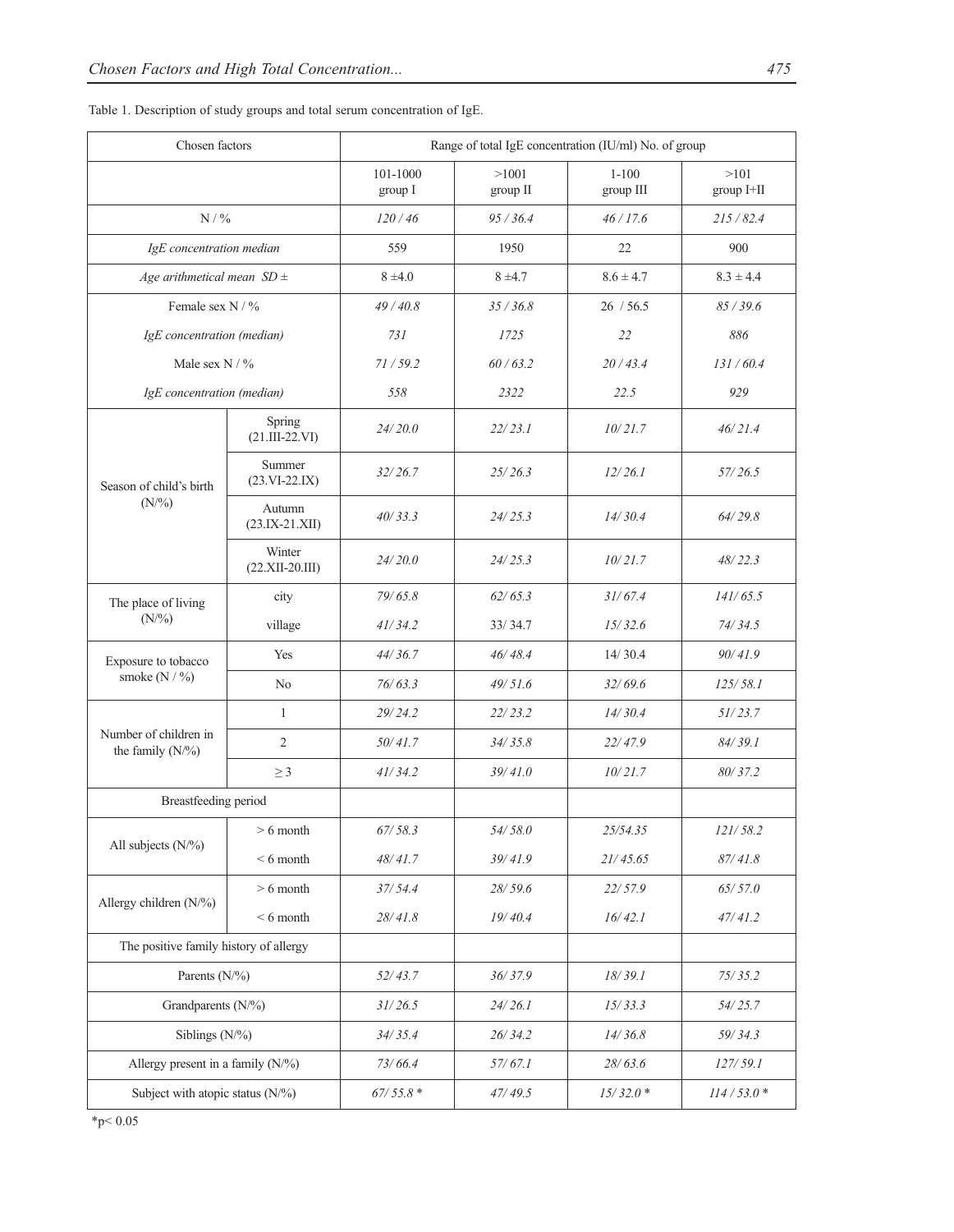| The kind of<br>diseases | High IgE concentration $> 100$ IU/ml |               |         |               | Normal IgE concentration $> 100$ IU/ml |               |         |               |
|-------------------------|--------------------------------------|---------------|---------|---------------|----------------------------------------|---------------|---------|---------------|
|                         | City                                 |               | Village |               | City                                   |               | Village |               |
|                         | N                                    | $\frac{0}{0}$ | N       | $\frac{0}{0}$ | N                                      | $\frac{0}{0}$ | N       | $\frac{0}{0}$ |
| Allergic                | $77/141*$                            | 54.6          | 37/74   | 50.0          | $9/31*$                                | 29.0          | 6/15    | 40.0          |
| Parasitic               | 22/141                               | 15.6          | 18/74   | 24.3          | 3/31                                   | 9.7           | 1/15    | 6.7           |

Table 2. Casual conditioning and the place of living of children with total concentration of IgE > 100 IU/ml.

 $*_{p}$  <0.005

the border of statistical significance was found between exposure to smoke and elevated total IgE concentration  $(p = 0.07)$ .

Most of the children were breastfed for a period longer than 6 months. After having analyzed the data and taking allergies into account, it was found that the period of breastfeeding exceeded 6 months in more than half of the examined in each group.

It is worth mentioning that the predominance of the families with a positive family history of an allergy was observed in all groups. Contribution of allergic diseases referred mainly to mothers; however, these results were not statistically significant.

The multiple regression analyses could not be used in this study because any of the examined factors had no significant influence on the level of IgE. Also, the analysis of variance could not be used because of lack of normality of IgE distribution.

# **Discussion**

A number of studies have emphasized that IgE levels are dependent on the variety of factors. It is known that in physiological conditions, the significant age-IgE relationship exists. Peak levels are reached between 8 and 12 years with a fairly rapid decline afterwards. Hattving considers that IgE concentration depends more on the sexual maturity and reduction of the lymphatic tissue, especially in maturation, which stimulates a decrease in the IgE concentration, but not on the age of a child [14].

In our study, the range of age was similar in each group and fluctuated between 1-18 years, mean age was 8 years old  $(\pm 4.4)$  (Table 1).

Some authors reported sex-related IgE differences, showing that levels for male subjects were higher than for female subjects. In the studies carried out in our region, Ołdak more frequently observed higher cord blood concentrations of IgE in male newborns than in newborn girls, though these results were not statistically significant [15]. However, in the studies of Shirakawa et al., and Sears et al., no correlation was found between the sex and the level of IgE [16, 17]. Similar results were obtained in our study, though there were more boys among the children with IgE > 100 IU/ml in comparison with controls. Their IgE levels did not differ from the girls' values.

Observations carried out by many researchers all over the world to compare the prevalence of an allergy and living conditions, revealed that both atopy and allergic disorders were less frequent in the country environment, which may be caused by less air pollution, or a different life style [11, 18, 19]. The causes of this phenomenon should be looked for in the development of immunotolerance or excessive stimulation of lymphocytes Th1 and suppression of Th2, induced by the larger exposure to various antigens of microbes, coming from animals kept on the farm [19]. Similar to other findings on diagnostics of allergic diseases carried out in our region, our study demonstrated the predominance of the children living in the city, which is probably the result of better access to health care services [20].

Similar to other authors' findings about the protective influence of the village environment on the development of allergic disorders, we also confirmed a significant role of high serum IgE levels and living in the city in the atopic status, compared to children with normal values of IgE in this study. However, when we compared the results in the group with high IgE level (>100 IU/ml) the similar percentage of allergic disorders was found in children living in the city or in the country (54.6% v 50.0%), which can be associated with a comparatively low grade of environmental pollution in our region, which is called Poland's green lungs. (Table 2). No relations were found between the place of living, concentrations of IgE and parasitic infestations.

As mentioned before, one of the assumptions in the theory of hygiene is a negative correlation between the number of siblings and the prevalence of allergic diseases, which was proved in numerous population studies [12, 21, 22]. Though no such relation was found in the case of total IgE concentration [21]. Our study also did not confirm this observation, since most of the study children regardless of IgE level, had at least one sibling, even in children with a diagnosed allergy.

It has been suggested that an additional factor that may affect IgE levels is cigarette smoking. The higher concentration of IgE was observed in smokers, especially in men [7, 23]. Kjellman also proved a significant increase in IgE level in children of parents smoking cigarettes, whereas Kulig showed higher predisposition to developing oversensitivity in the clinical understanding [24, 25]. Similar results were obtained in our study, demonstrating a positive correlation (on the border of statistical significance) between children's exposure to tobacco smoke in the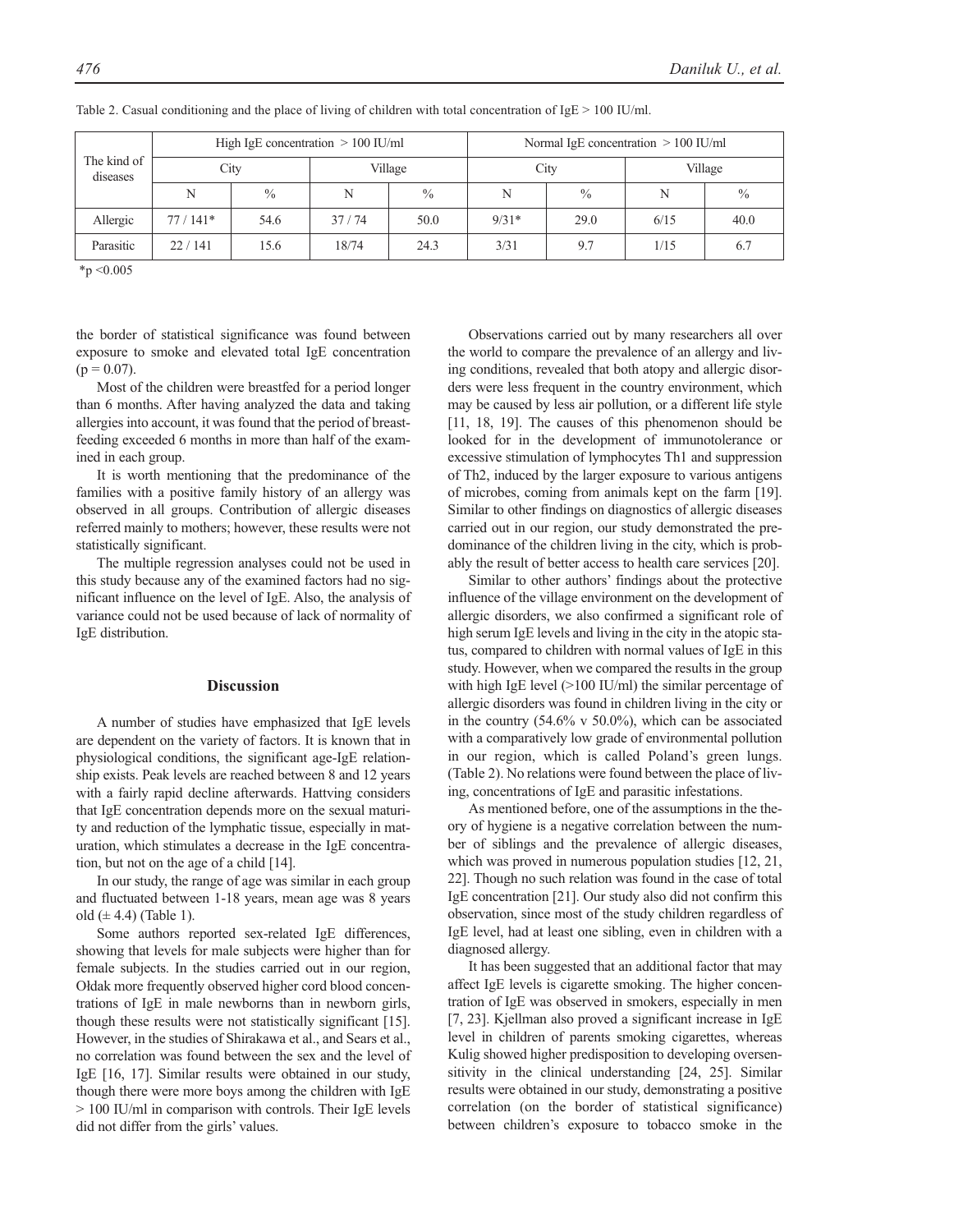household environment and high serum levels of IgE. Other authors did not find any relations between cord blood and the serum IgE concentration in infants from the risk group developing atopic diseases and exposure to tobacco smoke during pregnancy and childhood [15].

A positive family history of an allergy is important in prognosis of the disease development in a child. It was also emphasized that a high concentration of IgE was more often revealed in both the serum and cord blood in children of parents, especially mothers with an allergy [5, 6]. Koppelman in the studies carried out to search for the gene of atopy, evaluated the hereditary susceptibility of a high concentration of IgE for 55%, specific IgE for 41%, and positive skin tests for 25% [26]. In the study children, a high percentage of families, especially mothers with a positive family history of an allergy, did not depend on the level of IgE in particular groups of children with a high IgE concentration (>100 IU/ml) (Table 1). Similar observations were made by Laske et al., who compared children with an extremely high IgE concentration (>10000 IU/ml) to the group with a moderate level of IgE (400-1000 IU/ml) [27]. After 6-year-studies Ołdak et al., revealed a significant difference in the level of IgE concentration between children with a positive family history of allergies and controls [28].

In search for the possible factors, triggering the symptoms of an allergy, the attention was focused on the season of the year and a child's birth. Numerous authors found such a relation, though the results of published findings were not explicit. Ołdak, similar to Croner et al., proved a higher concentration of IgE in the cord blood in children born in the winter and autumn [15, 29]. In our study, children born in autumn predominated in the whole group. Summer was the most common season of birth for children with an allergy (34.9%). However, the highest level of mean IgE concentration was revealed in patients born between December and March, both in all children with  $IgE > 100$  IU/ml and in patients with an allergy. This phenomenon may be connected with the predominance of oversensitivity to allergens of mite, which was observed (regardless of the date of a child's birth) and confirmed by positive skin tests or/and present specific IgE. These findings were contrary to Saitoh et al., who proved the lower total IgE concentration in patients born between February and April, and less frequent incidence of specific IgE against the allergen of mite in children born between January and March [30].

The importance of the diet used by a mother during pregnancy and in the first months of the baby's life has been the subject of many disputes. Many authors confirm this approach, explaining it (after long-termed observations) by a decrease in the prevalence of allergic diseases or by their delayed onset in comparison with the control group. [31- 33]. Additionally, Siltanen observed that in children up to 4 years old, fed with formulas and with a negative family history of atopy, the percentage of allergic diseases increased as well as the total IgE concentration [32]. In other findings, no correlation was found between the period of breastfeeding and the enhanced level of IgE in 6-month-old infants [5]. Similarly, in our study no relationship was proved

#### **Conclusions**

Despite other authors' suggestions that some environmental factors can be more responsible for the development of allergic disorders, especially affecting the respiratory system, than genetic ones, we only found a significant relation between the high serum concentration of IgE, atopic status and living in the city  $(p<0.05)$ . No other significant relations could be found between chosen factors (season of birth, number of siblings, period of breastfeeding and exposure to tobacco smoke) and the enhanced concentration of IgE in the study group. We cannot exclude that our findings might be affected by too small a number of examined subjects.

#### **References**

- 1. BARBEE R.A., HALONEN M., KALTENBORN W., LEBOWITZ M. et al., A longitudal study of serum IgE in a community cohort: correlation with age, sex, smoking and atopic status. J Allergy Clin Immunol **79**, 919, **1987**.
- 2. SHERRILL D.L., STEIN R., HALONEN M., HOLBERG C.J. et al., Total serum IgE and its association with asthma symptoms and allergic sensitization among children. J Allergy Clin Immunol **104**, 28, **1999**.
- 3. SHIMA M, ADACHI M. Serum immunoglobulin E and hyaluronate levels in children living along major roads. Arch Environ Health. **51**(6), 425, **1996**.
- 4. LINNENBERG A., PETERSEN J., NIELSEN N.H., MAD-SEN F. et al., The relationship of alcohol consumtion to total immunoglobulin E and the development of immunoglobulin E sensitization: the Copenhagen Allergy Study. Clin Exp Allergy **33**, 192, **2003**.
- 5. LIU C.A., WANG C.L., CHUANG H., OU C.Y. et al., Prenatal prediction of infant atopy by maternal but not paternal total IgE levels. J Allergy Immunolog **112**, 899, **2003**.
- 6. OŁDAK E., STASIAK–BARMUTA A. The correlation between cord blood IgE level in newborn infants and family history of allergy. Ped Pol **9**, 717, **1995** [In Polish].
- 7. JOHNSON C.C., OWNBY D.R., PETERSON E.L. Parental history of atopic disease and concentration of cord blood IgE. Clin Exp Allergy **26**, 624, **1996**.
- 8. LYNCH N.R., HAGEL I., PALENQUE M.E. et al., Relationship between helminth infection and IgE response in atopic and nonatopic children in tropical environment. J. Allergy Clin. Immunol. **101**, 217-221, **1998**.
- 9. MAO X-Q., SUN D-J., MIYOSHI A., FENG Z. et al., The link between Helminthic infection and atopy. Parasitology Today **16**, 186, **2000**.
- 10. YEMANEBERHAN H, BEKELE Z, VENN A, LEWIS S et al., Prevalence of wheeze and asthma and relation to atopy in urban and rural Ethiopia Lancet **350**: 85, **1997**.
- 11. VON EHRENSTEIN O.S., VON MUTIUS E., ILLI S., BAUMANN L. et al., Reduced risk of hay fever and asthma among children of farmers. Clin Exp Allergy **30**, 187, **2000**.
- 12. MATRICARDI P.M., ROSMINI F., RIONDINO S., FOR-TINI M. et al., Exposure to foodborne and orofecal microbes versus airborne viruses in relation to atopy and allergic asthma: epidemiological study. BMJ **320**, pp. 412-417.